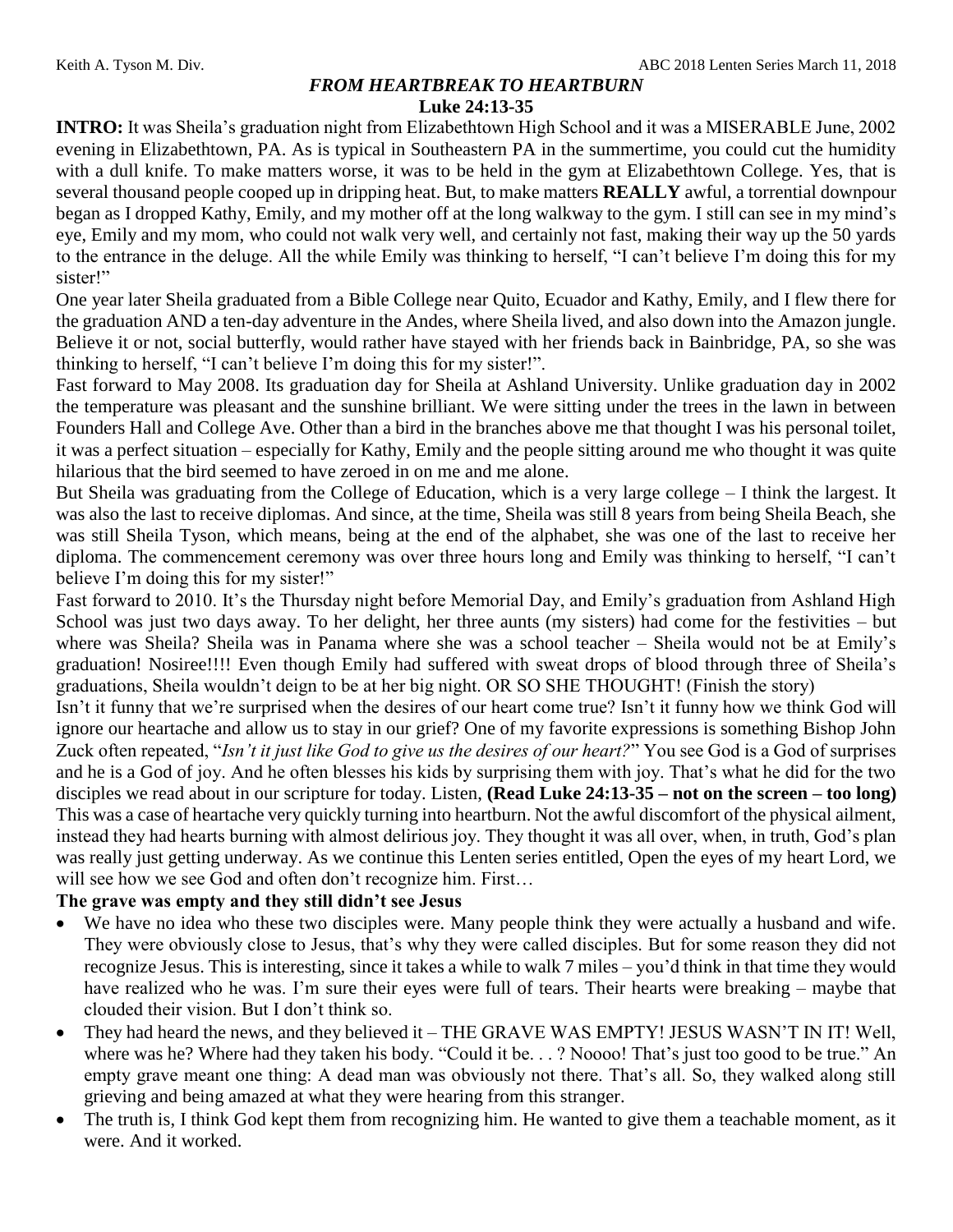- Jesus amazed them first in that he had not heard the news. And it seemed he did not know about Jesus. So they described him. It was an adoring description. "*He was a prophet, powerful in word and deed before God and all the people*." Luke 24:19. But that's all he is to people who don't believe he is risen. He was just a good man.
- And he had been betrayed by the very people who should have embraced him *the chief priests and their rulers* Luke 24:20. On top of all that, by all his wise teaching and miracles it seemed God had to validate Jesus, but had not intervened and had allowed Jesus to be crucified. That was especially heartbreaking. They had had big hopes – now they were dashed. What the women had reported was that they had arrived at the tomb and there was no body.
- So he began to talk this man who had come upon them on the road. He talked about what Moses and the prophets had said in the holy scriptures. He knew a lot. Little did they know he knew EVERYTHING. He wasn't just any stranger, he was God. As they walked, they listened.
- You see . . .

## **They believed the prophets . . . kinda**

- They were like good, religious people everywhere and in every era they believe just enough for it to make sense to their finite minds. Once it gets beyond the limits of their belief or imagination, then, they just kinda believe.
- The scriptures this incognito Jesus explained were what we know as the Old Testament the front part of our hardcopy Bibles. Exactly which scriptures he explained isn't implied any more than he explained the "*what was said in all the Scriptures concerning himself."* Luke 24:27. Do you know what that means? That the scriptures are full of the message of God's plan for the deliverance of humanity from the grip of sin. It doesn't matter which scriptures, and it doesn't matter where in the Old Testament or New Testament you find them, the message of Jesus is here.
- The problem is, God's people are often the same as these two people they know what scripture says "But it *really* doesn't actually mean that, does it?" And the answer is: What scripture says, it means. Scripture is God's message to his people. That means we need to believe it. Too often we don't. Or we pick and choose what we will believe. We do what I call salad bar Christianity. We take a little of this and a little of that, and we leave that which we don't like in the bowl. We accept what is convenient and disregard what is not. Sometimes we're just like these two grief-stricken disciples and we completely miss the truth right when it's in front of us, simply because it's too good to be true. We believe, kinda.
- And also . . .

# **The scandal of the Cross tripped them up**

- They had hoped this Jesus of Nazareth "*was the one who was going to redeem Israel*." Luke 24:21. They had high hopes – not only as far as their faith was concerned, but also for their political aspirations. Gary Milley writes, "*The people of Jesus day wanted a conquering Saviour, a champion who would destroy their enemies. When great miracles brought the crowds, they wanted to make him king. But when he talked about dying they wanted no part of him. When he was crucified like a common criminal, they fled. They didn't want a Saviour like that. He didn't die like a hero."* The Cross was not the place a conquering king ended up. They must have missed the signals. They were sadly mistaken.
- That's the problem with hanging your political hopes on Jesus. His plan is not earthly in scope it's eternal. He's not democrat or republican, he's not American or English. He's not red or yellow black or white, OR Jewish. It's not that he doesn't care about earthly governance, its just so much less than what he has in store for humanity. That's why the Cross was, and still is, so scandalous – it trips people up – that's what scandal has at its root meaning – a stumbling block. And that's exactly how Paul described it in 1 Corinthians 1:23 – but that's another sermon.
- The truth was, as the stranger explained it to the two disciples, the suffering was a necessary prelude to Jesus being raised to Glory, and if they really knew him they would have known he had to endure it. (v. 26)
- Well, suffice it to say, we still struggle with having God's plan in our own neat, little packages when the truth is right in front of us. Truth be told, failure to see God's plan is often from a simple failure to embrace God's plan.